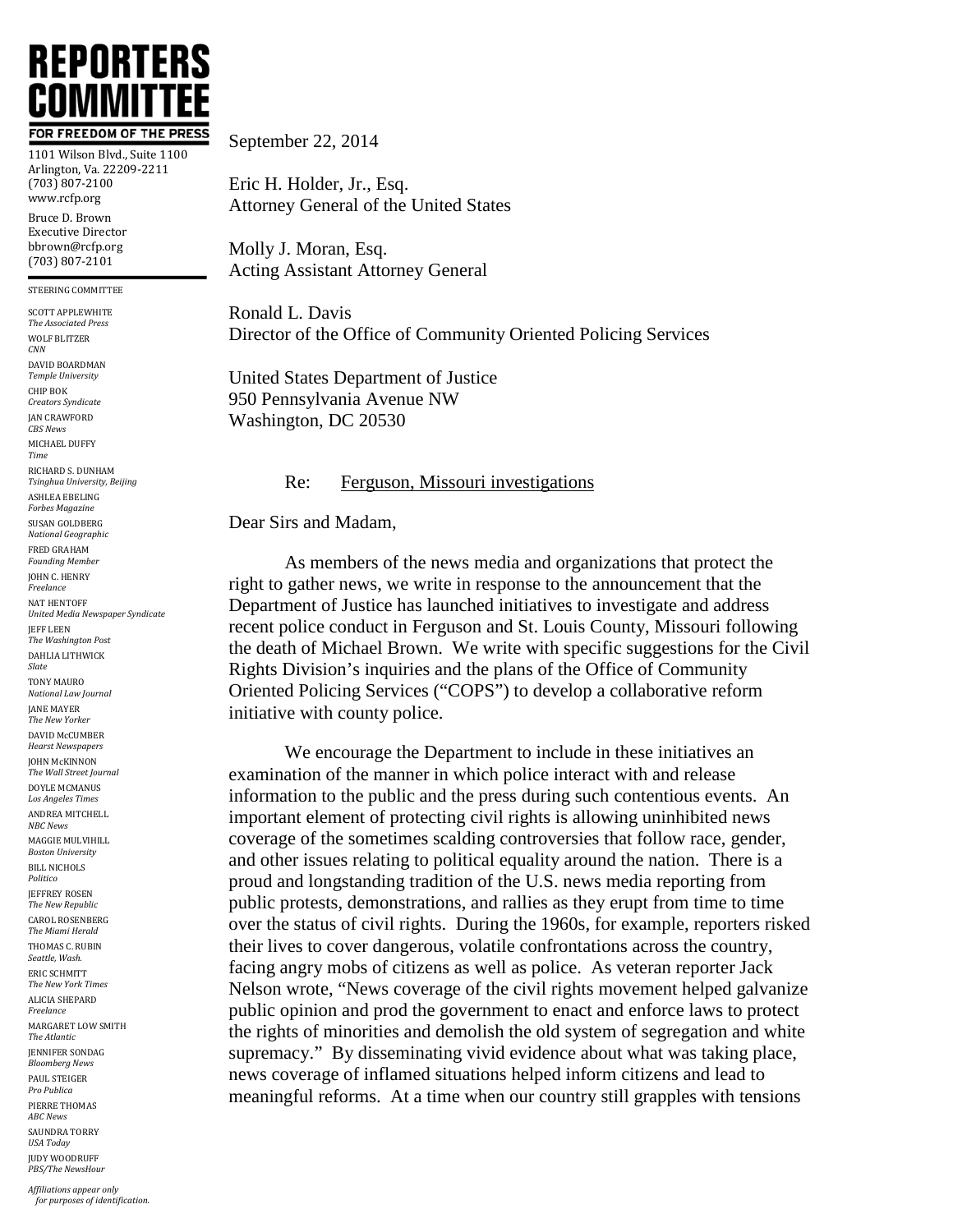over race relations and civil rights, it is as imperative as ever that the media be allowed to cover these newsworthy events without fear of unwarranted detention or harassment.

Furthermore, in a year in which we celebrate the fiftieth anniversary of the landmark case *New York Times v. Sullivan*, 376 U.S. 254 (1964), it is prudent to remember that the initial cases that brought First Amendment defenses into the libel sphere arose directly out of the civil rights movement and defamation actions brought by local law enforcement to chill newsgathering in the South. *See also New York Times Co. v. Connor*, 365 F.2d 567 (5th Cir. 1966). The harassment and coercion experienced by journalists last month in Ferguson, while not at the level of danger or intensity of the 1960s, demonstrates that the work of protecting newsgathering is never done.

As to the Civil Rights Division's inquiries, we urge investigators to make the unlawful arrest and mistreatment of journalists a part of its formal probe. Because of the connection between the exercise of political freedoms and the freedom of the press, the Department's mandate to examine the civil rights record of local police in Ferguson, which naturally will be the focus of the investigation, will nonetheless be illuminated by looking at the breakdown in newsgathering protections that occurred last month. This media coalition, First Look Media, and the National Press Photographers Association wrote four separate and as yet unanswered letters in August to local and state officials insisting that Ferguson-area law enforcement agencies honor First Amendment guarantees. The letters followed several incidents of harassment and unnecessary arrests. Two journalists were detained while doing nothing more than charging their phones in a local McDonald's, several were arrested, and other journalists in Ferguson were intimidated, harassed, and threatened while covering matters of public concern. Two journalists were shot with rubber bullets, while others had guns pointed directly at them.

These incidents took place against a backdrop of constitutional law that recognizes the recording of police in public places by citizens and by the media as a clearly established right. The First Circuit has held that "a citizen's right to film government officials, including law enforcement officers, in the discharge of their duties in a public space is a basic, vital, and well-established liberty safeguarded by the First Amendment." *Glik v. Cunniffe*, 655 F.3d 78, 85 (1st Cir. 2011). The court pointed to the brevity of other circuits' discussion of the nature of this right to show how clearly established and "self-evident" the right is. *Id*. In *ACLU of Illinois v. Alvarez*, 679 F.3d 583 (7th Cir. 2012), the Seventh Circuit also recognized the longstanding right of the public to record police activities.

The Department of Justice itself wrote in 2012, "The right to record police officers while performing duties in a public place, as well as the right to be protected from the warrantless seizure and destruction of those recordings, are not only required by the Constitution. They are consistent with our fundamental notions of liberty, promote the accountability of our governmental officers, and instill public confidence in the police officers who serve us daily." *See* Statement of Interest of the United States in *Sharp v. Baltimore City Police Dep't*, Civil No. 1:11-cv-02999-BEL (Jan. 10, 2012), http://www.justice.gov/crt/about/spl/documents/Sharp\_SOI\_1-10-12.pdf.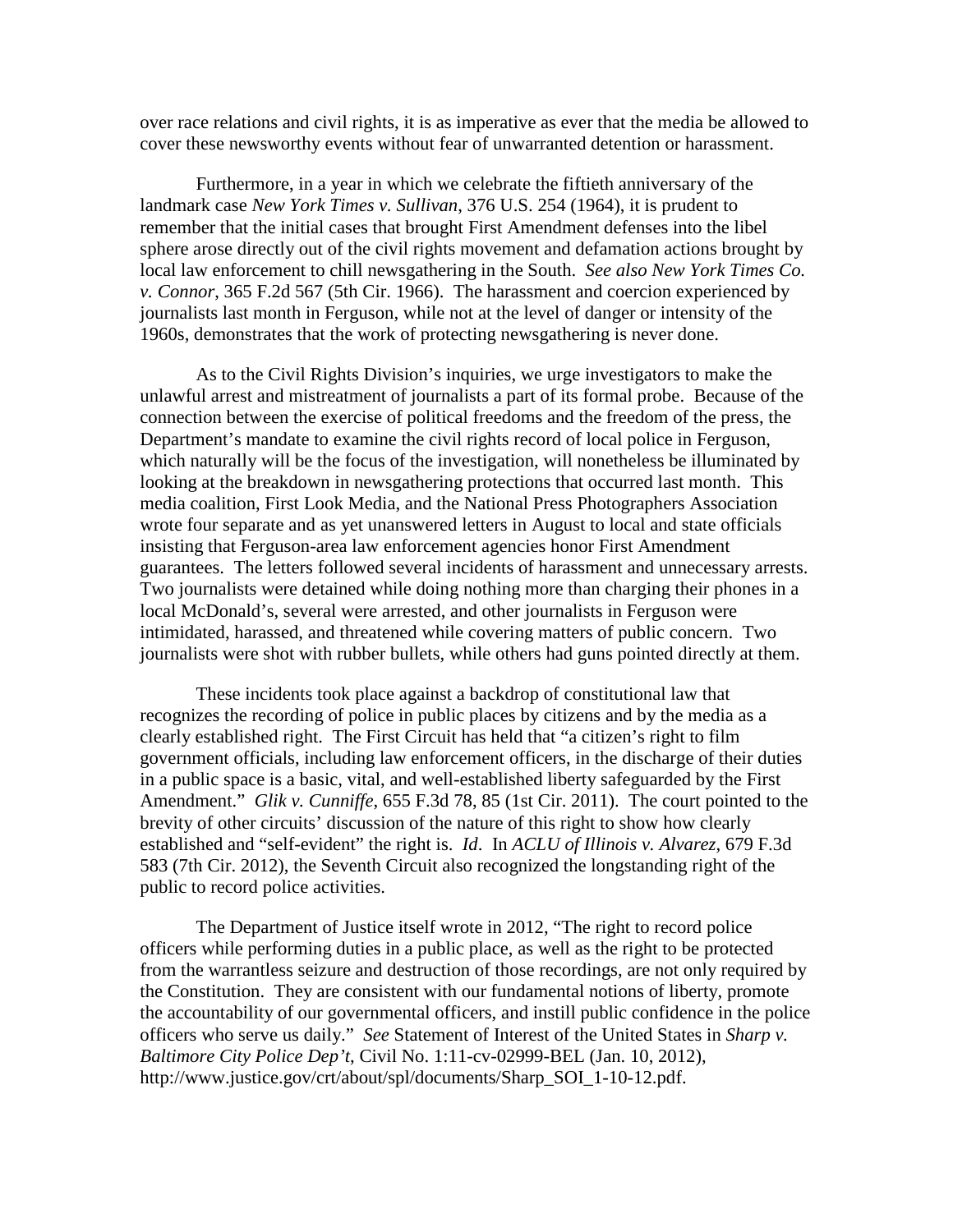We therefore request that the investigations into potential civil rights violations include the incidents involving journalists in Ferguson. We further believe that unfortunate episodes such as these may be avoided in the future if journalists' First Amendment rights in gathering and reporting the news are regularly reinforced for local law enforcement. Such guidance could come from the COPS collaborative reform process.

The COPS office has issued guidance on relations between the police and media before. For example, a 2012 COPS report, "Building Productive Relationships with Media: Dealing with Current Media Culture During Crisis Situations," provides a short blueprint for local police on social media, attitudes toward the press, and addressing public relations problems. We believe that, in light of the breakdown in relations in Ferguson, more can be done to educate in this area, and we offer our assistance in developing such training programs. The Reporters Committee and several groups in this media coalition have worked with law enforcement on media relations in the past, including during national political conventions, and we can be the point of contact for the media coalition to provide such input in the future.

The undersigned media organizations call on the Department of Justice, in conducting its investigation of Ferguson and implementing reforms, to ensure that:

- the Civil Rights Division's criminal investigation and civil pattern and practice investigation include inquiries into the arrest and mistreatment of journalists in Ferguson;
- the civil investigation examines the history of police relations with the media in Ferguson; and
- the COPS collaborative reform process recognizes the need for more effective training for St. Louis County law enforcement on their interaction with the media and their respect for First Amendment rights, and involves members of the local news media and this coalition in implementing this training.

We look forward to working with the Department as needed to achieve these goals.

Sincerely,

The Reporters Committee for Freedom of the Press ABC, Inc. American Society of News Editors AOL-Huffington Post The Associated Press Association of Alternative Newsmedia The Association of American Publishers, Inc.

Bloomberg L.P. Cable News Network, Inc. Committee to Protect Journalists Courthouse News Service Criminal Justice Journalists Delaware Press Association The E.W. Scripps Company First Amendment Coalition *continued on next page*